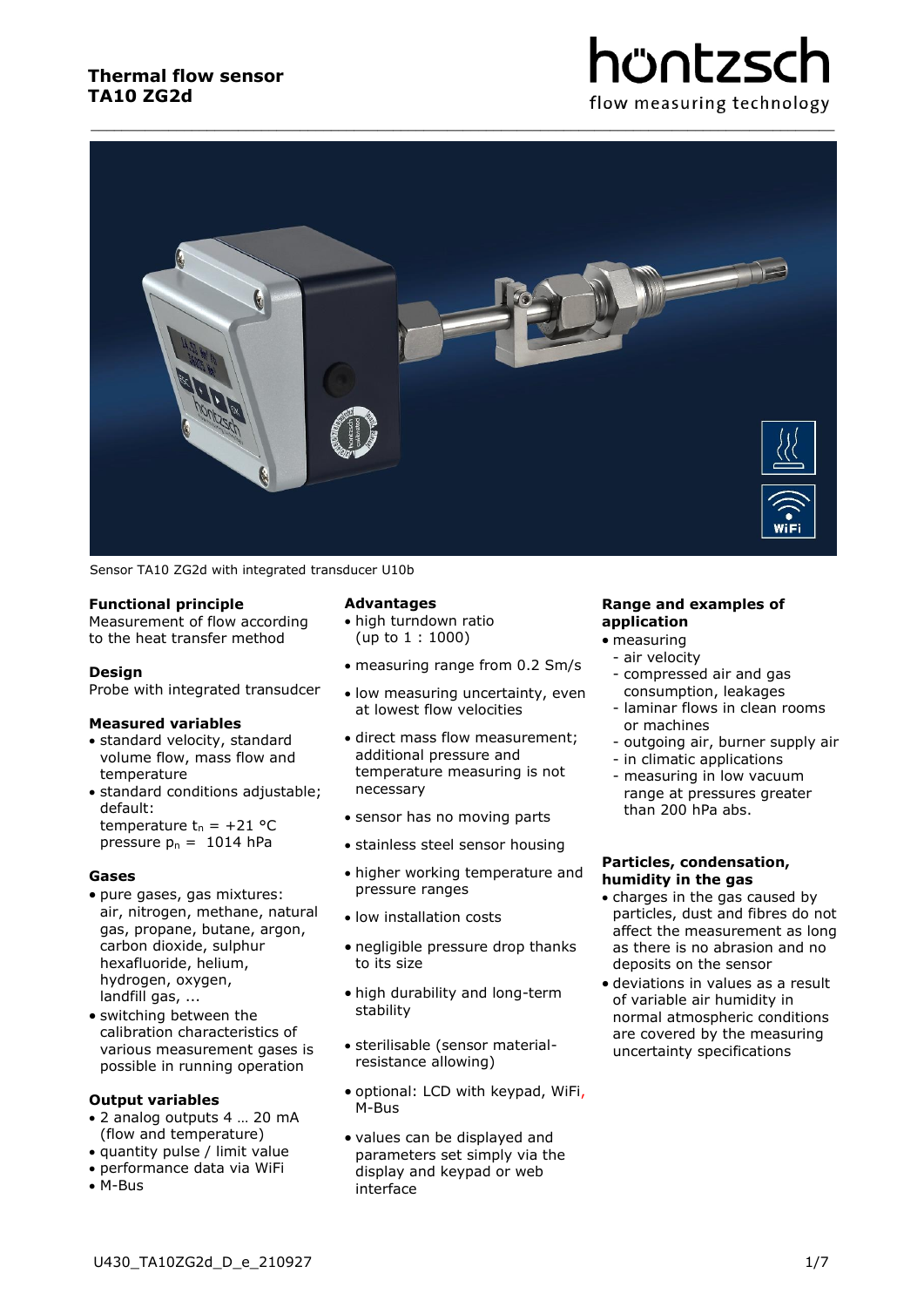| <b>Model designation (example)</b> |                                                         |             |                 |                                     |                                                                                                                  |                  |  |
|------------------------------------|---------------------------------------------------------|-------------|-----------------|-------------------------------------|------------------------------------------------------------------------------------------------------------------|------------------|--|
| <b>TA10</b>                        | $-165$                                                  | G           | Е               | 140                                 | p16                                                                                                              | ZG <sub>2d</sub> |  |
| (1)                                | (2)                                                     | $(3)$ $(4)$ |                 | (5)                                 | (6)                                                                                                              | (7)              |  |
|                                    |                                                         |             |                 |                                     |                                                                                                                  |                  |  |
| <b>Basic types</b>                 |                                                         |             |                 |                                     |                                                                                                                  |                  |  |
|                                    | <b>Type</b>                                             |             |                 |                                     | Article no.                                                                                                      |                  |  |
| TA10 -165                          | GE 140 / p16 ZG2d                                       |             |                 |                                     | B013/070                                                                                                         |                  |  |
| TA10 -265                          | GE 140 / p16 ZG2d                                       |             |                 |                                     | B013/071                                                                                                         |                  |  |
| TA10 -365                          | GE 140 / p16 ZG2d                                       |             |                 |                                     | B013/072                                                                                                         |                  |  |
| TA10 -665                          | GE 140 / p16 ZG2d                                       |             |                 |                                     | B013/073                                                                                                         |                  |  |
| TA10 -965                          | GE 140 / p16 ZG2d                                       |             |                 | B013/074                            |                                                                                                                  |                  |  |
|                                    |                                                         |             |                 |                                     |                                                                                                                  |                  |  |
|                                    | (1) Sensor type / probe diameter                        |             |                 |                                     |                                                                                                                  |                  |  |
| thermal flow sensor                |                                                         |             |                 |                                     |                                                                                                                  |                  |  |
| probe diameter 10 mm               |                                                         |             |                 |                                     |                                                                                                                  |                  |  |
|                                    |                                                         |             |                 |                                     |                                                                                                                  |                  |  |
| (2) Probe measurement A            |                                                         |             |                 |                                     |                                                                                                                  |                  |  |
|                                    | standard lengths (see basis types)                      |             |                 | 165, 265, 365, 665, 965 mm          |                                                                                                                  |                  |  |
|                                    | fix probe length based on                               |             |                 |                                     | insertion depth in measurement cross section, screw<br>socket length, length of ball valve and probe guide piece |                  |  |
|                                    |                                                         |             |                 | (see accessories)                   |                                                                                                                  |                  |  |
|                                    |                                                         |             |                 |                                     |                                                                                                                  |                  |  |
| (3) Measurement gases              |                                                         |             |                 |                                     |                                                                                                                  |                  |  |
|                                    | air, gases, gas mixtures with constant ratio of mixture |             |                 |                                     |                                                                                                                  |                  |  |
|                                    |                                                         |             |                 |                                     |                                                                                                                  |                  |  |
|                                    | (4) Materials in contact with the medium                |             |                 |                                     |                                                                                                                  |                  |  |
|                                    |                                                         |             |                 |                                     | stainless steel 1.4571, 1.4305, 1.4404, glass, epoxy resin, silicone (silicone-free on request)                  |                  |  |
| (5) Permissible temperature        |                                                         |             |                 |                                     |                                                                                                                  |                  |  |
| medium                             |                                                         |             |                 | $-10$ +140 °C                       |                                                                                                                  |                  |  |
| ambient                            |                                                         |             |                 | $-25 + 50$ °C                       |                                                                                                                  |                  |  |
|                                    |                                                         |             |                 | $-20$ $+50$ °C                      | with option 'LCD'                                                                                                |                  |  |
|                                    |                                                         |             |                 |                                     |                                                                                                                  |                  |  |
| (6) Pressure resistance            |                                                         |             |                 |                                     |                                                                                                                  |                  |  |
|                                    | max. 16 bar / 1.6 MPa above atmospheric                 |             |                 |                                     |                                                                                                                  |                  |  |
|                                    | greater than 16 bar / 1.6 MPa on request                |             |                 |                                     |                                                                                                                  |                  |  |
|                                    |                                                         |             |                 |                                     |                                                                                                                  |                  |  |
| (7) Design                         |                                                         |             |                 |                                     |                                                                                                                  |                  |  |
|                                    | probe with connection housing, as drawing ZG2d          |             |                 |                                     |                                                                                                                  |                  |  |
|                                    |                                                         |             |                 |                                     |                                                                                                                  |                  |  |
|                                    | <b>Measuring ranges air/nitrogen</b>                    |             |                 |                                     |                                                                                                                  |                  |  |
| flow velocity Sv                   |                                                         |             |                 |                                     | Article no.                                                                                                      |                  |  |
| $0.2$                              | $60 \text{ m/s}$                                        |             |                 |                                     | V_TA10_2B_60                                                                                                     |                  |  |
| 0.2  120 m/s                       |                                                         |             |                 |                                     | V_TA10_2B_120                                                                                                    |                  |  |
| 0.2  150 m/s                       |                                                         |             |                 |                                     | V_TA10_2B_150                                                                                                    |                  |  |
| 0.2  200 m/s                       |                                                         |             |                 |                                     | V TA10 2B 200                                                                                                    |                  |  |
|                                    |                                                         |             |                 |                                     |                                                                                                                  |                  |  |
|                                    | Measuring uncertainty / damping                         |             |                 |                                     | Measurement uncertainty for flow velocities Sv with 1014 hPa and $+21$ °C in air and gases, as far as            |                  |  |
|                                    | calibration performed in real gas                       |             |                 |                                     |                                                                                                                  |                  |  |
|                                    | less than / equal to 40 m/s                             |             |                 | : 2 % v. M. + 0.02 m/s              |                                                                                                                  |                  |  |
| greater than 40 m/s                |                                                         |             | $: 2.5 %$ v. M. |                                     |                                                                                                                  |                  |  |
| damping                            |                                                         |             |                 | : adjustable to 0.5 s and multiples |                                                                                                                  |                  |  |

\_\_\_\_\_\_\_\_\_\_\_\_\_\_\_\_\_\_\_\_\_\_\_\_\_\_\_\_\_\_\_\_\_\_\_\_\_\_\_\_\_\_\_\_\_\_\_\_\_\_\_\_\_\_\_\_\_\_\_\_\_\_\_\_\_\_\_\_\_\_\_\_\_\_\_\_\_\_\_\_\_\_\_\_\_\_\_\_\_\_\_\_\_\_\_\_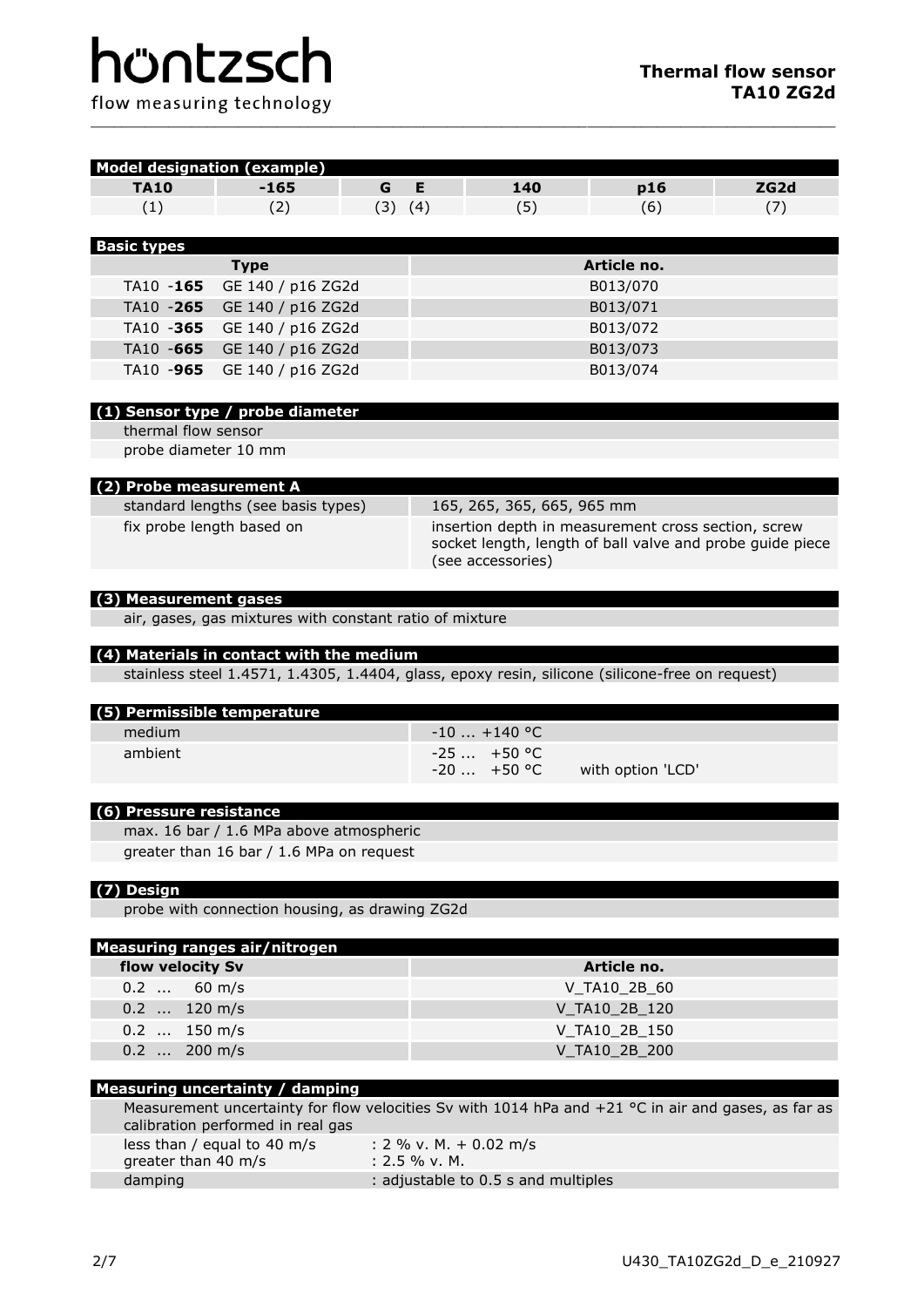# **Thermal flow sensor TA10 ZG2d**

# hüntzsc

flow measuring technology

| <b>Measurable gases</b> |                      |                             |                                   |                             |  |
|-------------------------|----------------------|-----------------------------|-----------------------------------|-----------------------------|--|
|                         | <b>Medium</b>        | <b>Calibration</b>          | <b>Medium</b>                     | <b>Calibration</b>          |  |
|                         | air                  | calibration in the medium   | carbon dioxide (CO <sub>2</sub> ) | transformed characteristics |  |
|                         | nitrogen $(N_2)$     | transformed characteristics | landfill gas $(40 % CH4)$         | transformed characteristics |  |
|                         | argon (Ar)           | transformed characteristics | helium (He)                       | transformed characteristics |  |
|                         | methane $(CH_4)$     | transformed characteristics | hydrogen $(H2)$                   | transformed characteristics |  |
|                         | propane $(C_3H_8)$   | transformed characteristics | oxygen $(O_2)$                    | transformed characteristics |  |
|                         | butane $(C_4H_{10})$ | transformed characteristics | custom $1, 2$                     | customised calibrations     |  |

 $\overline{a_1}$  ,  $\overline{a_2}$  ,  $\overline{a_3}$  ,  $\overline{a_4}$  ,  $\overline{a_5}$  ,  $\overline{a_6}$  ,  $\overline{a_7}$  ,  $\overline{a_8}$  ,  $\overline{a_9}$  ,  $\overline{a_9}$  ,  $\overline{a_9}$  ,  $\overline{a_9}$  ,  $\overline{a_9}$  ,  $\overline{a_9}$  ,  $\overline{a_9}$  ,  $\overline{a_9}$  ,  $\overline{a_9}$  ,

Calibration always performed in air, in addition, characteristics transformation for the listed media.

The media stored for the realisation of the smallest measurement uncertainties are generally also calibrated in real gas.

On request, additional calibration data for up to two further calibrations can be stored in other media or as special calibrations.

# **Ingress protection / Fitting position**

sensor IP68, IEC 529 and EN 60 529 any installation position with atmospheric pressure, with pressures above atmospheric direction of flow not from above

Flow direction**G.5**  $\overline{25}$ Drawing 2d Angled cover with  $-010$ display and antenna optional ď 씄 80 80  $110<sup>1</sup>$ 

 $\tilde{z}$ 

 $\overline{K}$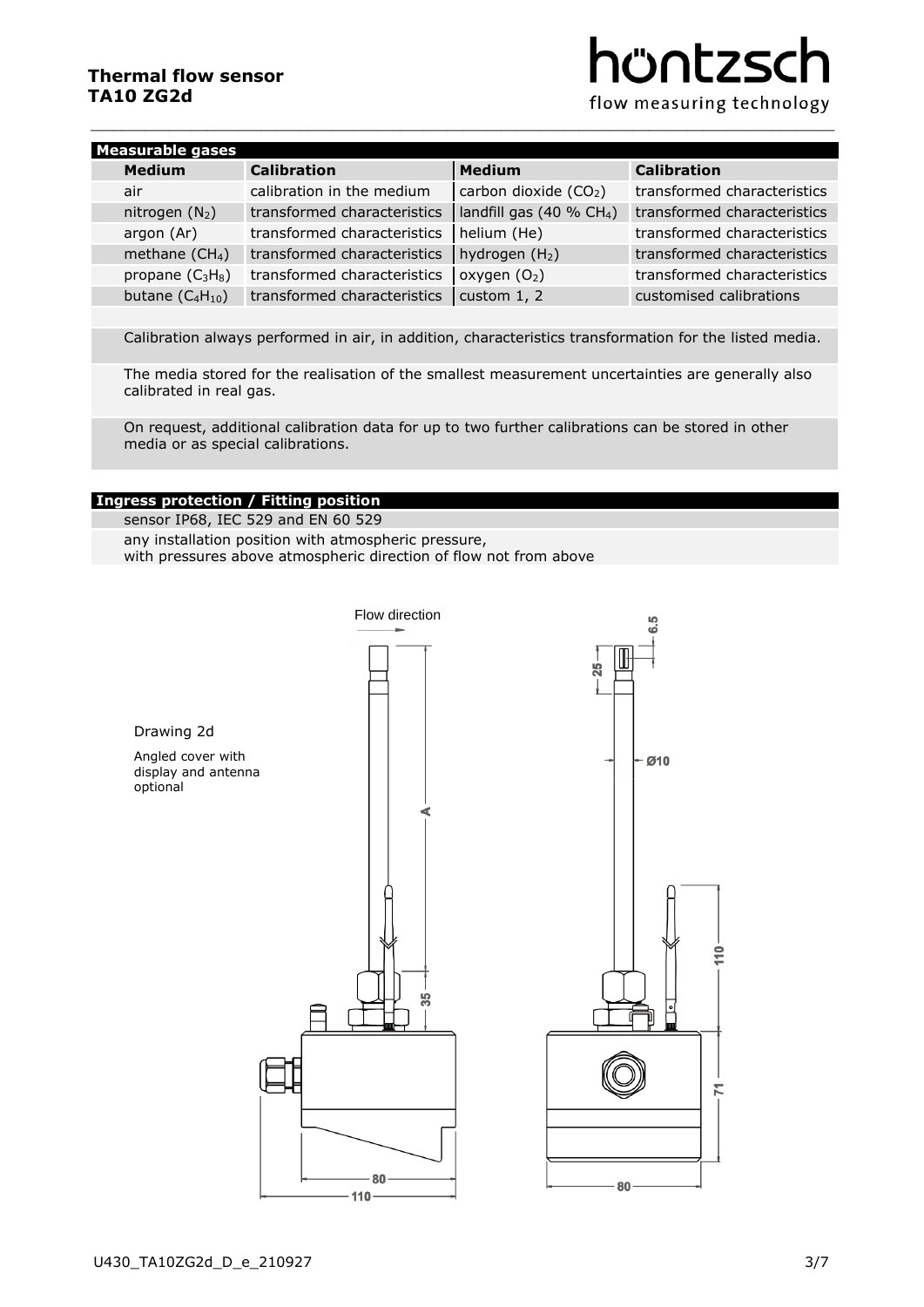# hüntzsch

flow measuring technology

| <b>Connection housing AS80</b> |                                                                                                                                                                                                                        |
|--------------------------------|------------------------------------------------------------------------------------------------------------------------------------------------------------------------------------------------------------------------|
| dimensions                     | 80 / 80 / 71 (60) mm (L / W / H)                                                                                                                                                                                       |
| connection                     | Cable gland for cables with an outside diameter 5  9 mm,<br>terminal clamps for strands with cross section 0.2  1.5 mm <sup>2</sup> .<br>Comply with the standards and regulations applicable to<br>the cable routing. |
| degree of protection           | IP65, IEC 529 and EN 60 529                                                                                                                                                                                            |
| material                       | powder-coated aluminium                                                                                                                                                                                                |

\_\_\_\_\_\_\_\_\_\_\_\_\_\_\_\_\_\_\_\_\_\_\_\_\_\_\_\_\_\_\_\_\_\_\_\_\_\_\_\_\_\_\_\_\_\_\_\_\_\_\_\_\_\_\_\_\_\_\_\_\_\_\_\_\_\_\_\_\_\_\_\_\_\_\_\_\_\_\_\_\_\_\_\_\_\_\_\_\_\_\_\_\_\_\_\_

# **Transducer U10b, integrated in sensor connection housing**

| analog output 1<br>flow or temperature     | 4  20 mA (linear), update every 500 ms<br>burden max. 500 Ohm                                                                                                                                                                                                                                              |
|--------------------------------------------|------------------------------------------------------------------------------------------------------------------------------------------------------------------------------------------------------------------------------------------------------------------------------------------------------------|
| analog output $2 *$<br>flow or temperature | 4  20 mA (linear), update every 500 ms<br>burden max. 500 Ohm                                                                                                                                                                                                                                              |
| measured variable flow                     | Sm/s, Sft/min, Scfm, Sl/s, Sl/min, Sl/h, Sm <sup>3</sup> /s,<br>Sm <sup>3</sup> /min, Sm <sup>3</sup> /h and kg/h<br>counter in Sm <sup>3</sup>                                                                                                                                                            |
| measured variable temperature              | °C, °F                                                                                                                                                                                                                                                                                                     |
| pulse output                               | for quantity measurement or as a limit value,<br>open drain, max. 32 V, 20 mA, pulse duration 0.5 s,<br>max. pulse frequency 1 Hz per volume unit SV,<br>internal current limiting, thermal circuit breaker                                                                                                |
| power supply                               | 24 V DC ±10 %                                                                                                                                                                                                                                                                                              |
| power consumption                          | less than 3 W                                                                                                                                                                                                                                                                                              |
| housing                                    | AS80                                                                                                                                                                                                                                                                                                       |
| EMC                                        | EN 61 000-6-2 and EN 61 000-6-4                                                                                                                                                                                                                                                                            |
| setting parameter                          | physical variables, initial and final value of the analog<br>outputs, time constants, profile factor, pipe inside<br>diameter, quantity pulse, limit value, working pressure,<br>default, standard density, WiFi settings and more<br>parameter can be changed via display and keypad or web<br>interface. |
|                                            | $\star$ Analan autout 3 is not analisable. if concertional with M. Due antian                                                                                                                                                                                                                              |

# \* Analog output 2 is not applicable, if sensor is designed with M-Bus option.

| <b>Examples for measurable volume flows in air</b> |                              |                              |                                                                                      |                      |            |            |            |
|----------------------------------------------------|------------------------------|------------------------------|--------------------------------------------------------------------------------------|----------------------|------------|------------|------------|
| measuring<br>pipe inside                           | profile<br>factor            | measuring<br>range           | measuring range terminal values [Sm <sup>3</sup> /h]<br>sensor measuring range up to |                      |            |            |            |
| diameter<br>Di [mm]                                | $PF*$<br>$\lbrack - \rbrack$ | starting<br>value<br>[Smª/h] | $60 \, \text{Sm/s}$                                                                  | $120 \, \text{Sm/s}$ | $150$ Sm/s | $180$ Sm/s | $200$ Sm/s |
| 25                                                 | 0.725                        | 0.26                         | 77                                                                                   | 154                  | 192        | 231        | 256        |
| 40                                                 | 0.810                        | 0.73                         | 220                                                                                  | 440                  | 550        | 660        | 730        |
| 50                                                 | 0.840                        | 1.2                          | 356                                                                                  | 713                  | 890        | 1070       | 1180       |
| 60                                                 | 0.840                        | 1.7                          | 513                                                                                  | 1030                 | 1280       | 1540       | 1710       |
| 80                                                 | 0.840                        | 3.0                          | 912                                                                                  | 1820                 | 2280       | 2740       | 3040       |
| 100                                                | 0.840                        | 4.8                          | 1425                                                                                 | 2850                 | 3560       | 4280       | 4750       |
| 120                                                | 0.840                        | 6.8                          | 2050                                                                                 | 4100                 | 5130       | 6160       | 6840       |
| 150                                                | 0.840                        | 11                           | 3210                                                                                 | 6410                 | 8020       | 9620       | 10600      |
| 200                                                | 0.840                        | 19                           | 5700                                                                                 | 11400                | 14250      | 17100      | 19000      |
| 300                                                | 0.840                        | 43                           | 12820                                                                                | 25650                | 32060      | 38480      | 42750      |
| 400                                                | 0.840                        | 76                           | 22800                                                                                | 45600                | 57000      | 68400      | 76000      |
| 500                                                | 0.840                        | 120                          | 35600                                                                                | 71200                | 89100      | 106900     | 118800     |
| 1000                                               | 0.840                        | 480                          | 142500                                                                               | 285000               | 356300     | 427600     | 475000     |

\* Standard volume flow measuring range specifications with centric positioning of the sensor, irrotational afflux and amply-dimensioned input and output section (see Instruction Manual). The profile factor PF describes the ratio of average flow velocity in the measurement cross section and the flow velocity measured from the sensor. The afore-mentioned operating conditions apply.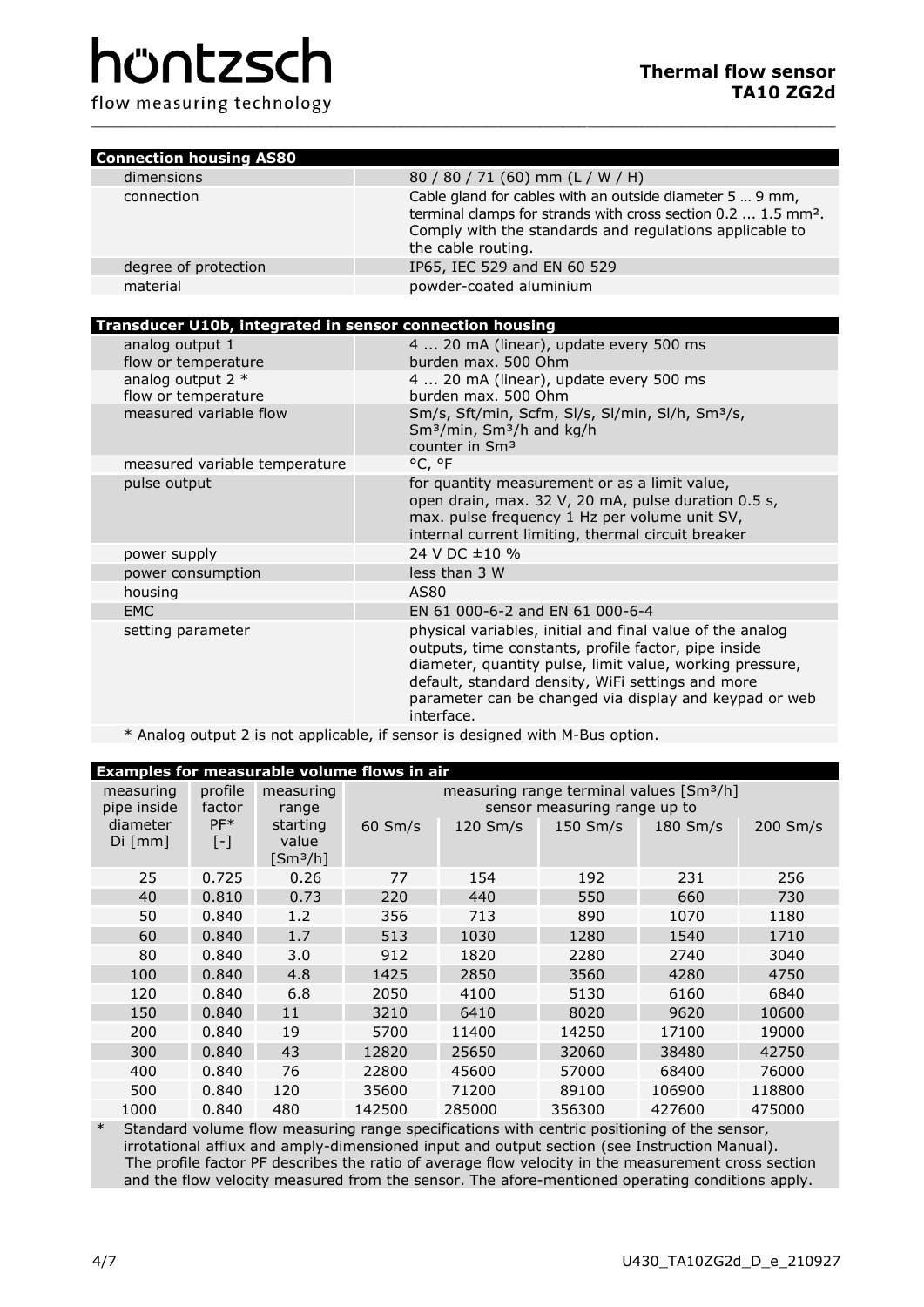| hüntzsch                  |
|---------------------------|
| flow measuring technology |

| <b>Options</b>                                                   |                                                                                                                                                                                                                                                                                                                            |             |  |  |  |
|------------------------------------------------------------------|----------------------------------------------------------------------------------------------------------------------------------------------------------------------------------------------------------------------------------------------------------------------------------------------------------------------------|-------------|--|--|--|
|                                                                  | <b>Description</b>                                                                                                                                                                                                                                                                                                         | Article no. |  |  |  |
| local LCD<br>counter                                             | illuminated, in housing cover, multi-row, graphic-<br>with keypad and quantity capable, temperature range -20 $\dots$ +50 °C,<br>display options:<br>- instantaneous value (volume flow and temperature)<br>- volume<br>- graphical overview of the instantaneous values of<br>the last 10 seconds<br>- status information | A010/530    |  |  |  |
| WiFi module                                                      | compatible with the WLAN standards IEEE 802.11b/g/n<br>(2.4 GHz), rotatable and pivotable round antenna.<br>Permits parameter setting and display of the<br>measured value course via web interface. Use as local<br>hotspot or integration in the existing WLAN possible.                                                 | WIFI        |  |  |  |
| ATEX type of protection<br>category 3G and 3D<br>(zone 2 and 22) | Ex ec IIC T4 Gc $X^*$<br>Ex to IIIC T135 °C Do $X^*$<br>* option display and keypad not possible                                                                                                                                                                                                                           | TAFX2F      |  |  |  |

 $\overline{a_1}$  ,  $\overline{a_2}$  ,  $\overline{a_3}$  ,  $\overline{a_4}$  ,  $\overline{a_5}$  ,  $\overline{a_6}$  ,  $\overline{a_7}$  ,  $\overline{a_8}$  ,  $\overline{a_9}$  ,  $\overline{a_9}$  ,  $\overline{a_9}$  ,  $\overline{a_9}$  ,  $\overline{a_9}$  ,  $\overline{a_9}$  ,  $\overline{a_9}$  ,  $\overline{a_9}$  ,  $\overline{a_9}$  ,



Display and keypad (optional) WiFi (optional)

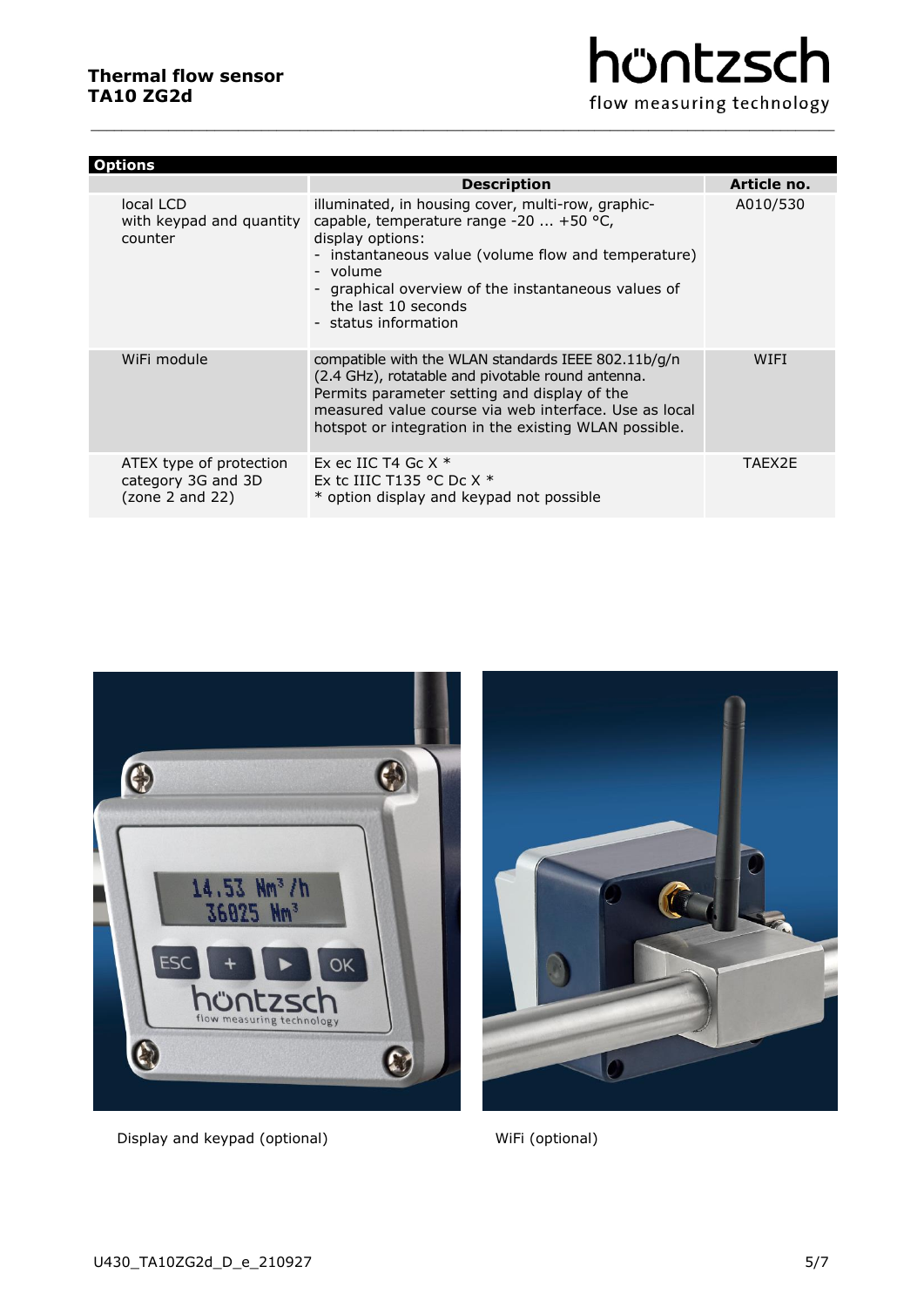

\_\_\_\_\_\_\_\_\_\_\_\_\_\_\_\_\_\_\_\_\_\_\_\_\_\_\_\_\_\_\_\_\_\_\_\_\_\_\_\_\_\_\_\_\_\_\_\_\_\_\_\_\_\_\_\_\_\_\_\_\_\_\_\_\_\_\_\_\_\_\_\_\_\_\_\_\_\_\_\_\_\_\_\_\_\_\_\_\_\_\_\_\_\_\_\_

Wiring diagram U10b, standard Wiring diagram U10b with M-Bus option

| <b>M-Bus option</b> |                                                                                                                                                                                                                                                                                                                                                               |              |
|---------------------|---------------------------------------------------------------------------------------------------------------------------------------------------------------------------------------------------------------------------------------------------------------------------------------------------------------------------------------------------------------|--------------|
|                     | <b>Description</b>                                                                                                                                                                                                                                                                                                                                            | Article no.  |
| M-Bus option        | M-Bus according to EN13757-2 and EN13757-3,<br>measurable variables: SI/s, SI/min, SI/h, Sm <sup>3</sup> /s,<br>Sm <sup>3</sup> /min, Sm <sup>3</sup> /h and kg/h, as well as quantity counter in<br>Sm <sup>3</sup> readable, bus address (0) and baud rate (2400)<br>preset and alterable via M-Bus, galvanically isolated,<br>Bus Load: 2 Unit Loads (3mA) | M-BUS OPTION |
|                     | Setting parameter:<br>physical variables, baud rate, bus address, damping,<br>profile factor, tube inside diameter, standard basis,<br>standard density, working pressure, quantity pulse,<br>limit value                                                                                                                                                     |              |

|                            | <b>Description</b>                                                                                                                                                                                                        | Article no. |
|----------------------------|---------------------------------------------------------------------------------------------------------------------------------------------------------------------------------------------------------------------------|-------------|
| ball valve                 | installation length 75 mm, through hole 15 mm,<br>stainless steel 1.4408, seal PTFE, working<br>temperature range max. +200 °C, working pressure<br>64 bar/6.4 MPa rel., connection thread G 1/2" inside<br>(DIN/ISO 228) | B004/900    |
|                            |                                                                                                                                                                                                                           |             |
| calibration certificate Sy | minimum 6 standard calibration values                                                                                                                                                                                     | KI B        |
|                            | <b>Accessories</b>                                                                                                                                                                                                        |             |